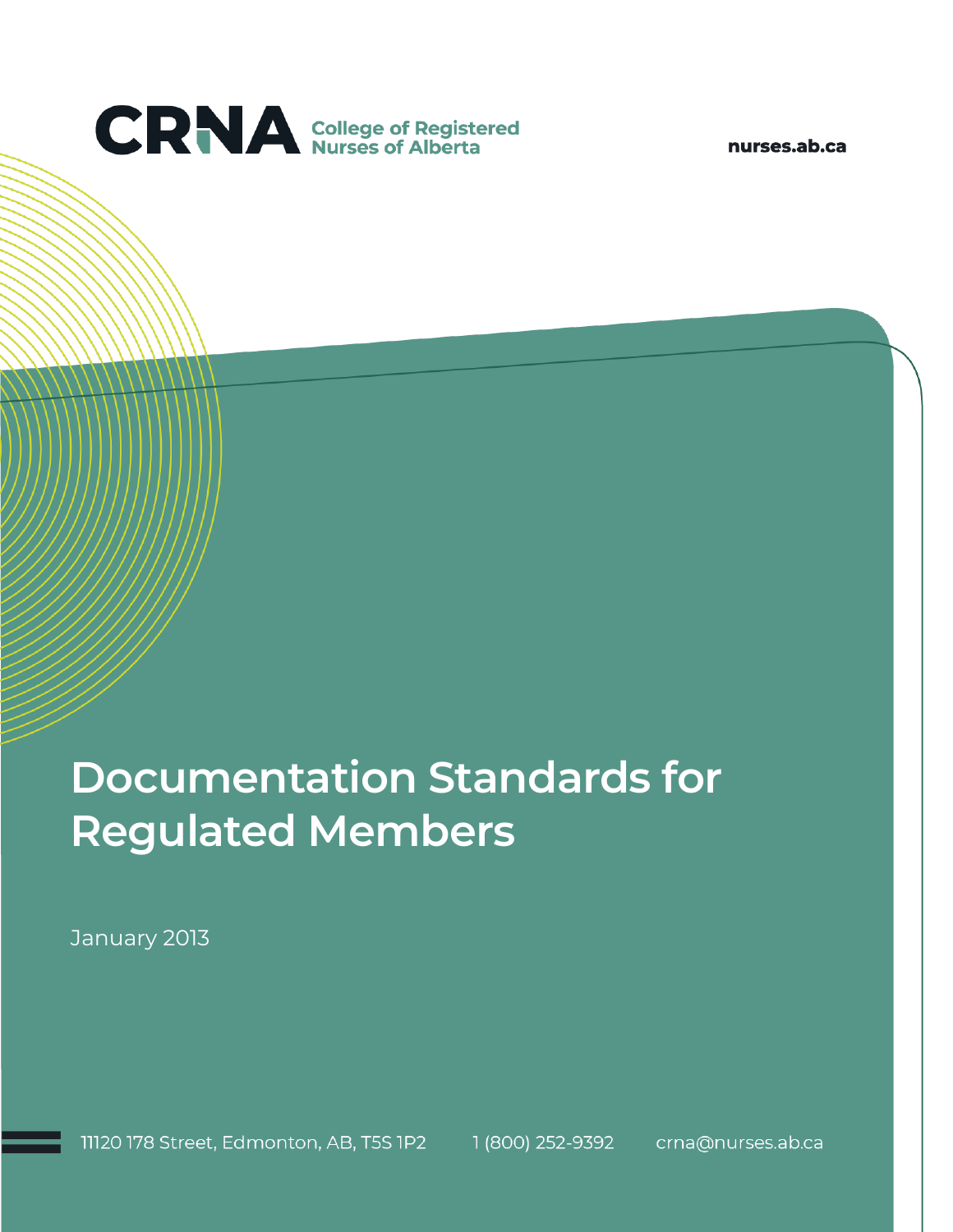

Approved by the College and Association of Registered Nurses of Alberta (CARNA) Council, January 2013.

CARNA is operating as the College of Registered Nurses of Alberta (CRNA).

Use of this document is permitted for the purposes of education, research, private study or reference.

Ensure you are using the current version of this document by visiting our website.

College of Registered Nurses of Alberta 11120 – 178 Street Edmonton, AB T5S 1P2

Phone: 780.451.0043 (in Edmonton) or 1.800.252.9392 (Canada-wide) Fax: 780.452.3276 Email: *[practice@nurses.ab.ca](mailto:practice@nurses.ab.ca)* Website: *[nurses.ab.ca](http://www.nurses.ab.ca/)*

**1**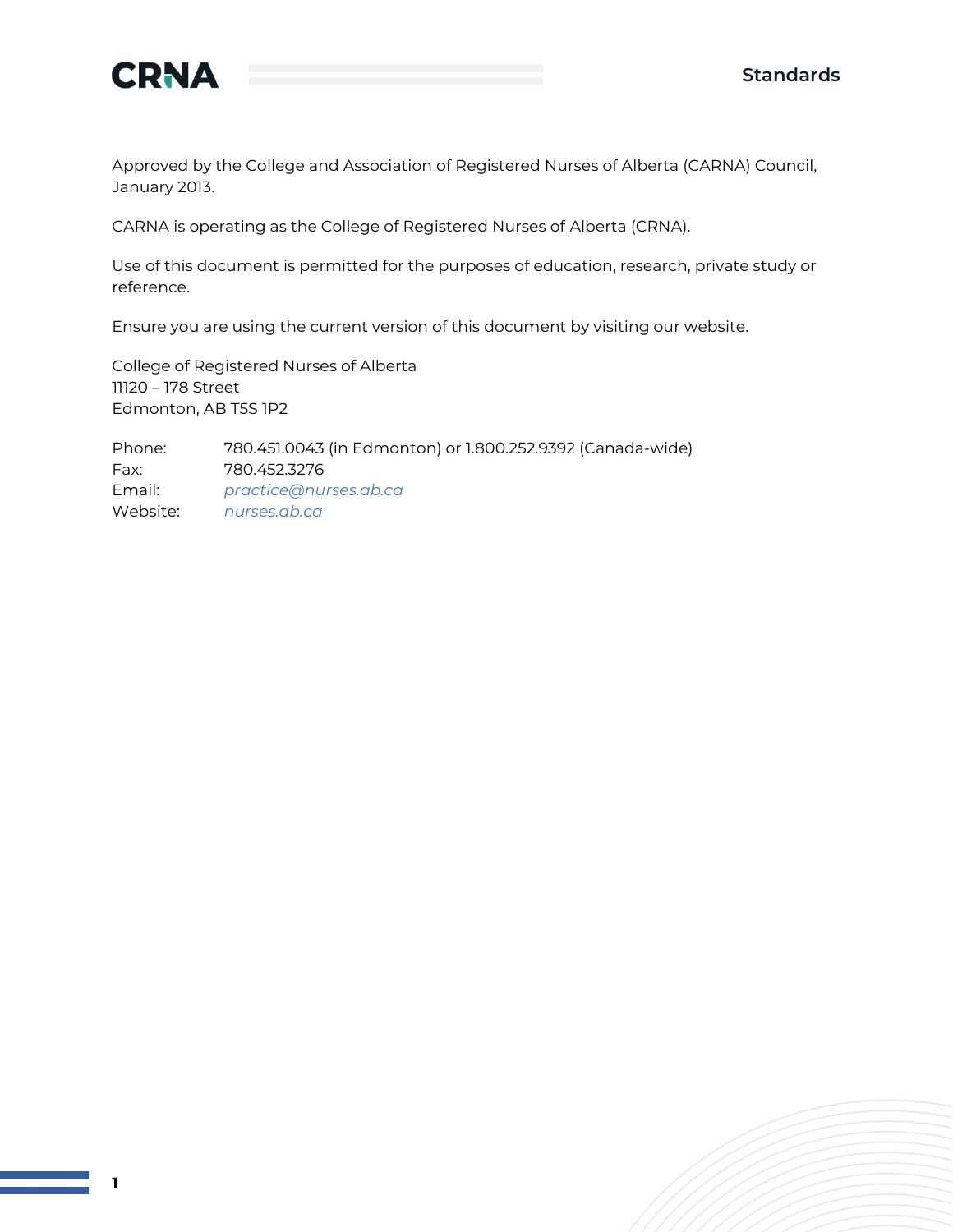

#### **Table of Contents**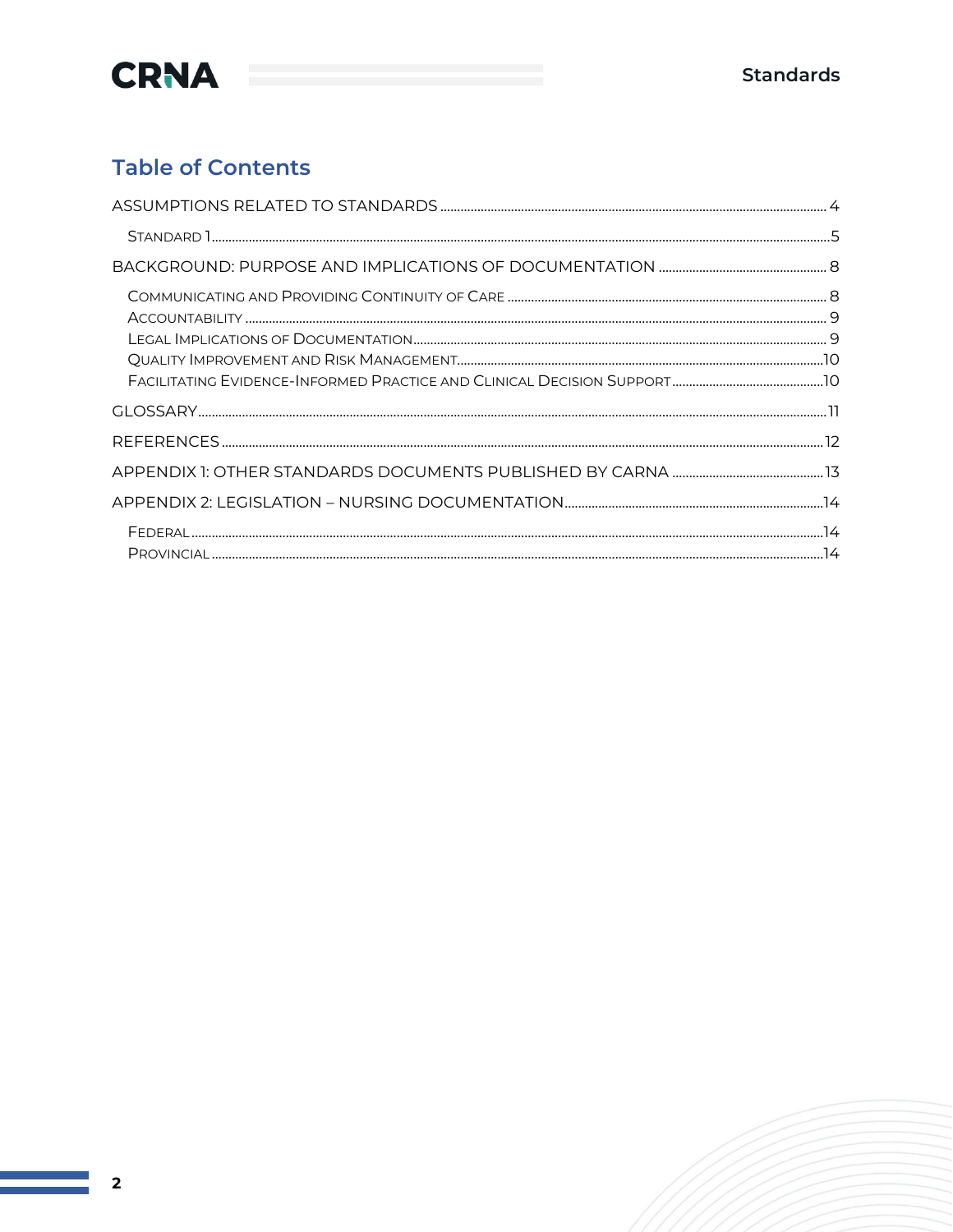

Quality **DOCUMENTATION**<sup>1</sup> and reporting are necessary to enhance efficient, individualized **CLIENT** care (Potter, Perry, Ross-Kerr, & Wood, 2009). Regardless of the format used to document, the client care record is a formal, legal document that details a client's health care and progress. Differences in how client care records are kept exist across the multiple settings in which regulated members practice, and each client population has its own unique characteristics and expectations.

The term documentation as used in this document refers to any written or electronically generated information about a client that describes client status or the care or services provided to that client (Potter, Perry, Ross-Kerr, & Wood, 2009).

The purpose of this document is to provide the professional regulatory requirements for **NURSES** that will assist them in producing clear, accurate and comprehensive accounts of client care within any practice setting.

All nurses providing nursing care must adhere to the documentation standards. Documentation is not separate from care and it is not optional. It is an integral part of the nurse's practice, and an important tool that nurses use to ensure high-quality client care.

These standards are based on CARNA's *Practice Standards for Regulated Members* (2013), which outline the expectations for safe, competent and ethical practice for registered nurses in Alberta. Standards of Practice describe the required behaviour of every nurse and are used to evaluate individual performance (Appendix 1). In CARNA's *Practice Standards for Regulated Members* indicator 2.5 states "the nurse documents timely, accurate reports of data collection, interpretation, planning, implementation and evaluation of nursing practice". Thus, the quality of documentation is often construed as a reflection of the **STANDARD** of professional practice.

In Alberta, nurses are required to adhere to the Canadian Nurses Association (CNA*) Code of Ethics for Registered Nurses* (2008) and the CARNA *Practice Standards for Regulated Members* (2013). Nurses have a responsibility to apply nursing knowledge and skill in providing safe, competent, ethical care. A nurse's professional practice with respect to documentation must reflect safe, competent and ethical nursing care.

<sup>1</sup> Words or phrases in **BOLD CAPITALS** upon first mention are defined in the glossary.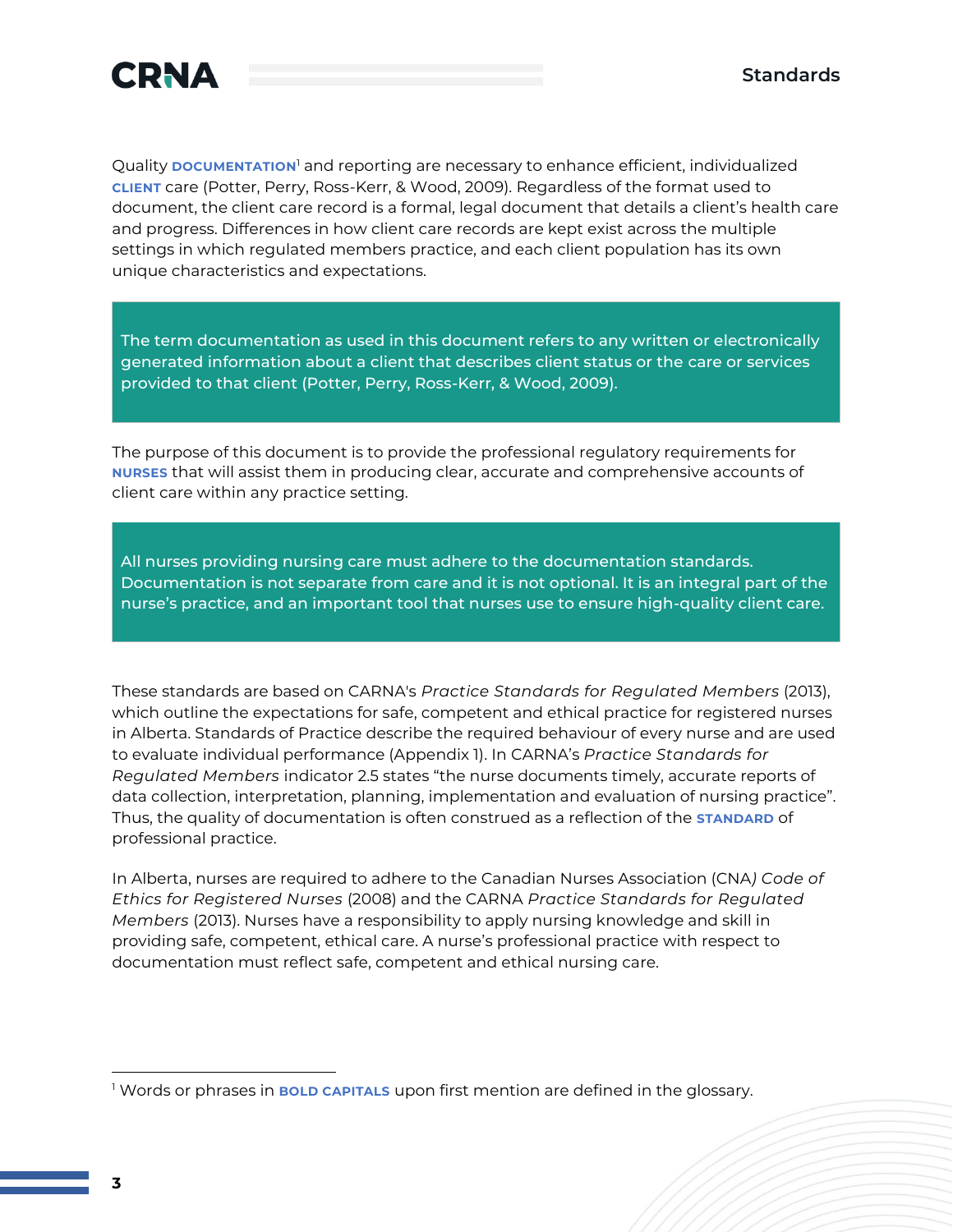

Regardless of the practice setting, client confidentiality must be established and upheld. When the client care record is maintained in a client's home, there is the potential for family members and/or others (e.g., visitors, guests) to access confidential information. If client care records are being accessed in the community practice setting via computer or other electronic devices, the protection of the confidentiality of the client care record, health information, and the security of such devices must be a top priority. It is important that agencies/facilities have policies in place outlining who is authorized to access the client care records and how clients and/or family members will be made aware of the importance of maintaining confidentiality. All worksheets or informal notes containing personal health information must be destroyed once the information has been incorporated in the client care record.

Nurses practicing in Alberta must continue to be aware of and follow all relevant privacy legislation; and are required to adhere to CARNA's *Privacy and Management of Health Information: Standards for CARNA's Regulated Members* (2011a). To support nurses in applying the standards, Appendix 2 of this document contains additional references to legislation related to documentation.

### **Assumptions Related to Standards**

The *Documentation Standards for Regulated Members*:

- apply at all times to all nurses regardless of client care setting
- provide expectations of members of the profession
- enable sound decision making
- support effective communication between care team members

#### **Criteria:**

- illustrates how standards can be met
- are not written in order of importance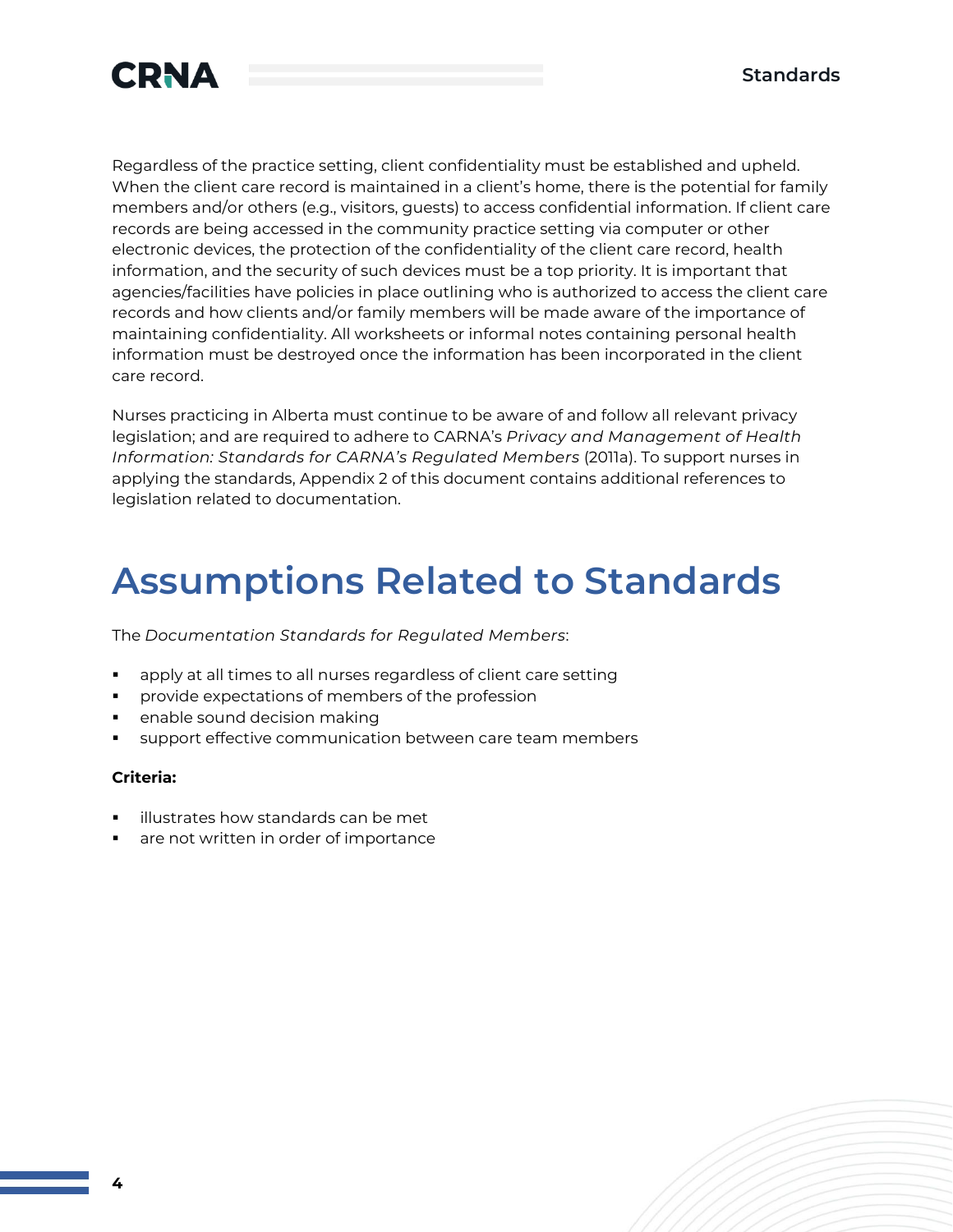

### **Standard 1**

Nurses document the nursing care they provide accurately and in a timely, factual, complete and confidential manner.

#### **Criteria:**

The nurse must:

- **1.1** Record a complete account of nursing assessment of the client's needs, including:
	- **a.** identified issues and concerns
	- **b.** assessment findings
	- **c.** diagnosis
	- **d.** plan of care
	- **e.** intervention(s) provided
	- **f.** evaluation of the client care outcomes
- **1.2** Document the following aspects of care:
	- **a.** relevant objective information related to client care
	- **b.** the time when assessments and interventions were completed
	- **c.** follow-up of client assessments, observations or interventions that have been completed
	- **d.** the administration of medications after administration
	- **e.** formal and informal educational/teaching activity provided to the client and family
	- **f.** any adverse event or **ADVERSE OUTCOME**
- **1.3** Ensure all entries made in the client care record (whether in person or by phone, by means of dictation/transcription) are authenticated and dated (CHIA, 2008).
- **1.4** Record: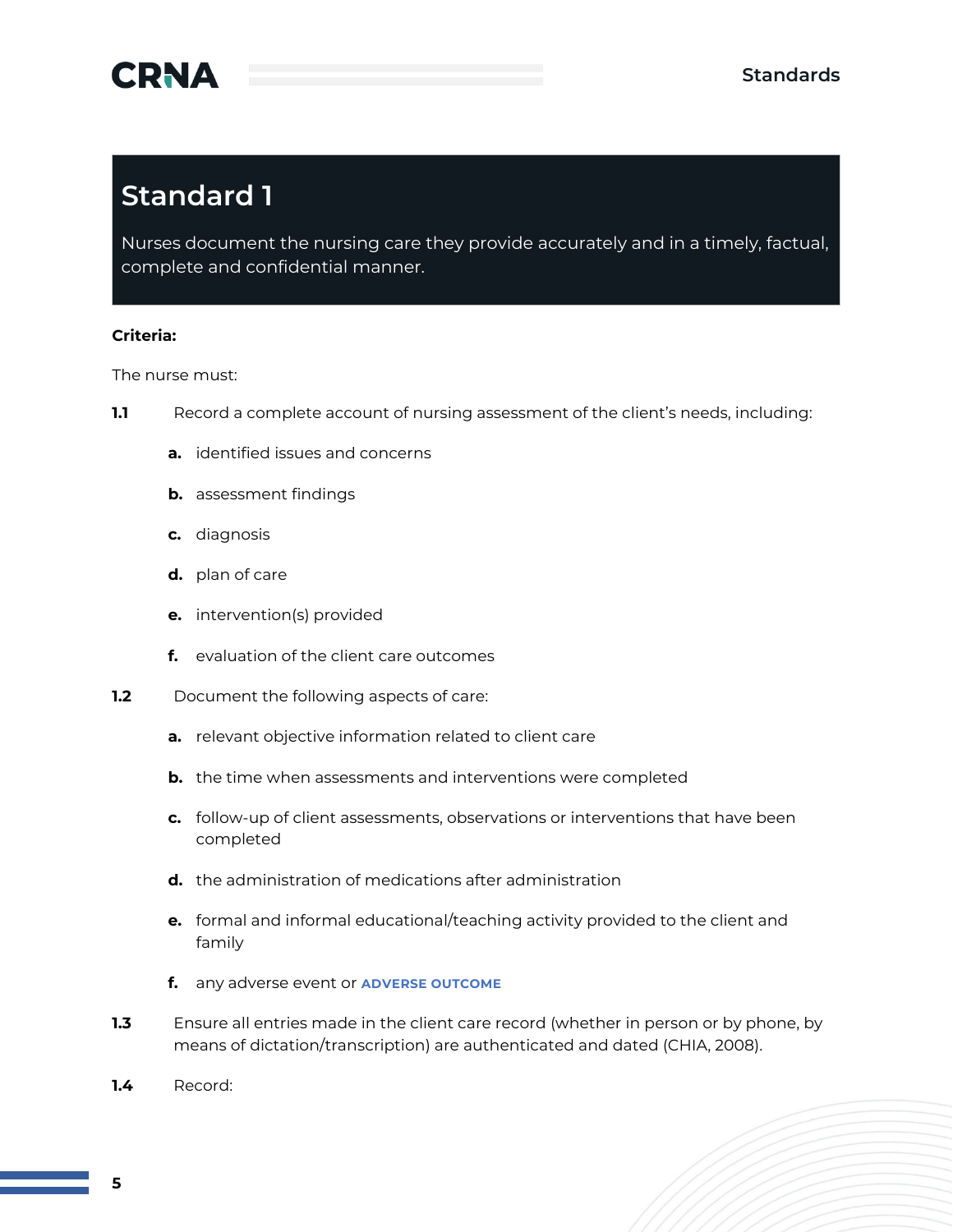



- **a.** legibly, in English, using clear and established terminology
- **b.** accurately, completely and objectively
- **c.** only information relating to own encounter with the client
- **d.** chronologically, the client **ENCOUNTER** with the health system
- **e. CONTEMPORANEOUSLY**
- **f.** late entries at the next available opportunity, clearly identified as such, and include any additional requirements as defined by practice setting policy
- **g.** in permanent ink on paper records
- **h.** using only own password/personal access code on electronic entries
- **i.** the date and time that nursing care was provided
- **j.** communication with other care providers, including name and outcomes of discussion
- **k.** communication with clients following discharge from care according to employer policy
- **1.5** Use only abbreviations that are approved through employer policy.
- **1.6** Adhere to the Privacy and Management of *Health Information: Standards for CARNA's Regulated Members (*2011a).
- **1.7** Access client health information only for purposes that are consistent with professional responsibilities.
- **1.8** Comply with the applicable privacy legislation and follow employer policies regarding the collection, use (including access to), disclosure, retention and security of health information.
- **1.9** Obtain informed consent from the client to use and disclose information to others outside the circle of care, in accordance with relevant legislation.
- **1.10** Take reasonable steps to maintain the security and confidentiality of health information that is transferred or disclosed.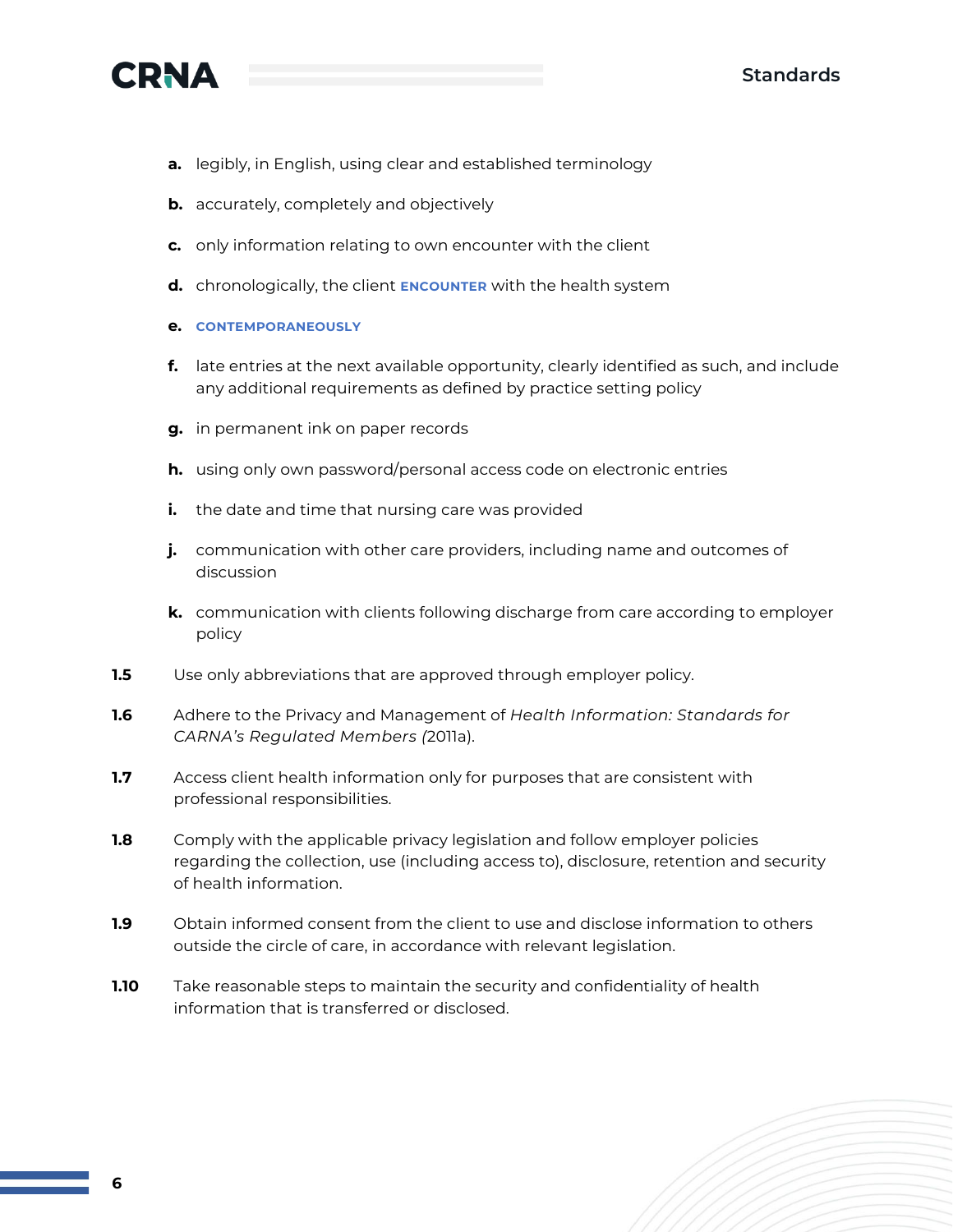

- **1.11** Safeguard client health information by maintaining confidentiality in accordance with relevant legislation, professional standards and be familiar with any applicable employer policy.
- **1.12** Never delete or modify anyone else's documentation.
- **1.13** Identify the person(s) involved and the care they provided when acting as a designated recorder.
- **1.14** When clarifying (or altering) information after the fact in the client care record, identify the person making the alteration, the date and time; the original entry must also be included in the client care record.
- **1.15** In a paper client care record:
	- **a.** sign all documentation by using first initial, full legal surname and regulatory title on the client care record
	- **b.** ensure there are no empty lines or spaces in the documentation
	- **c.** correct own documentation by striking out the documentation error, adding the correct information, the date and time of the new entry, and initialing the amendment so that the author can be clearly identified
- **1.16** In an electronic client care record:
	- **a.** use only personal password (or access card) to access, or enter information into a client care record that is within an electronic documentation system
	- **b.** take reasonable steps to maintain the security of user password(s) or access card and use safeguards such as logging off when finished using electronic documentation system
	- **c.** correct own documentation, enter the correct information, the date and time of the new entry, so that the author can be clearly identified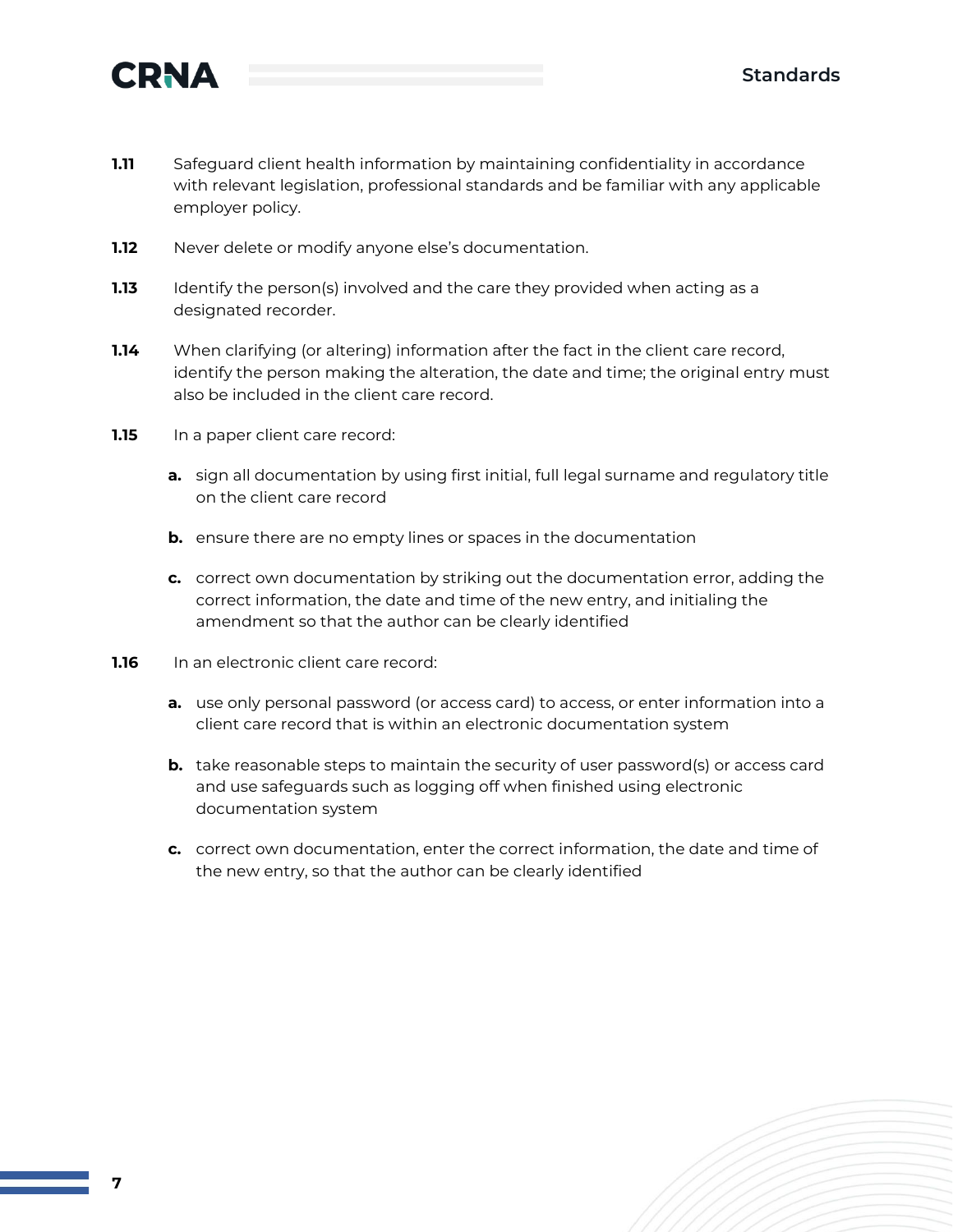## **CRNA**

# **Background: Purpose and Implications of Documentation**

### **Communicating and Providing Continuity of Care**

The client care record is, first and foremost, a clinical document. It should include information to identify:

- the client
- the care provider
- the date and time of the encounter
- **•** prevention of illness care
- **•** the identified issues being addressed
- the plan of care
- care provided
- the clinical reasoning for the choice of care
- the client's response and/or outcome of the interventions
- future plans

Effective written communication skills are essential in order to precisely document each of these components of nursing practice. When done well, nursing documentation is a valuable tool to support effective communication between providers and continuity of care within and across settings.

Clients are leaving acute care settings earlier and increasing numbers of clients are presenting in the community with higher acuity. Documentation in the community has different implications than in other care settings in that:

- the majority of the care is often performed by the client and family
- the nurse's role is not only in the provision of direct care and interventions but also that of educating and assisting the client and family to achieve greater independence

A good test to evaluate whether a client's care record is a satisfactory clinical document is to answer the following question: "If another practitioner had to step in to care for the client because the assigned nurse was not available, does the client care record provide sufficient information for the seamless delivery of safe, competent and ethical care to the client?".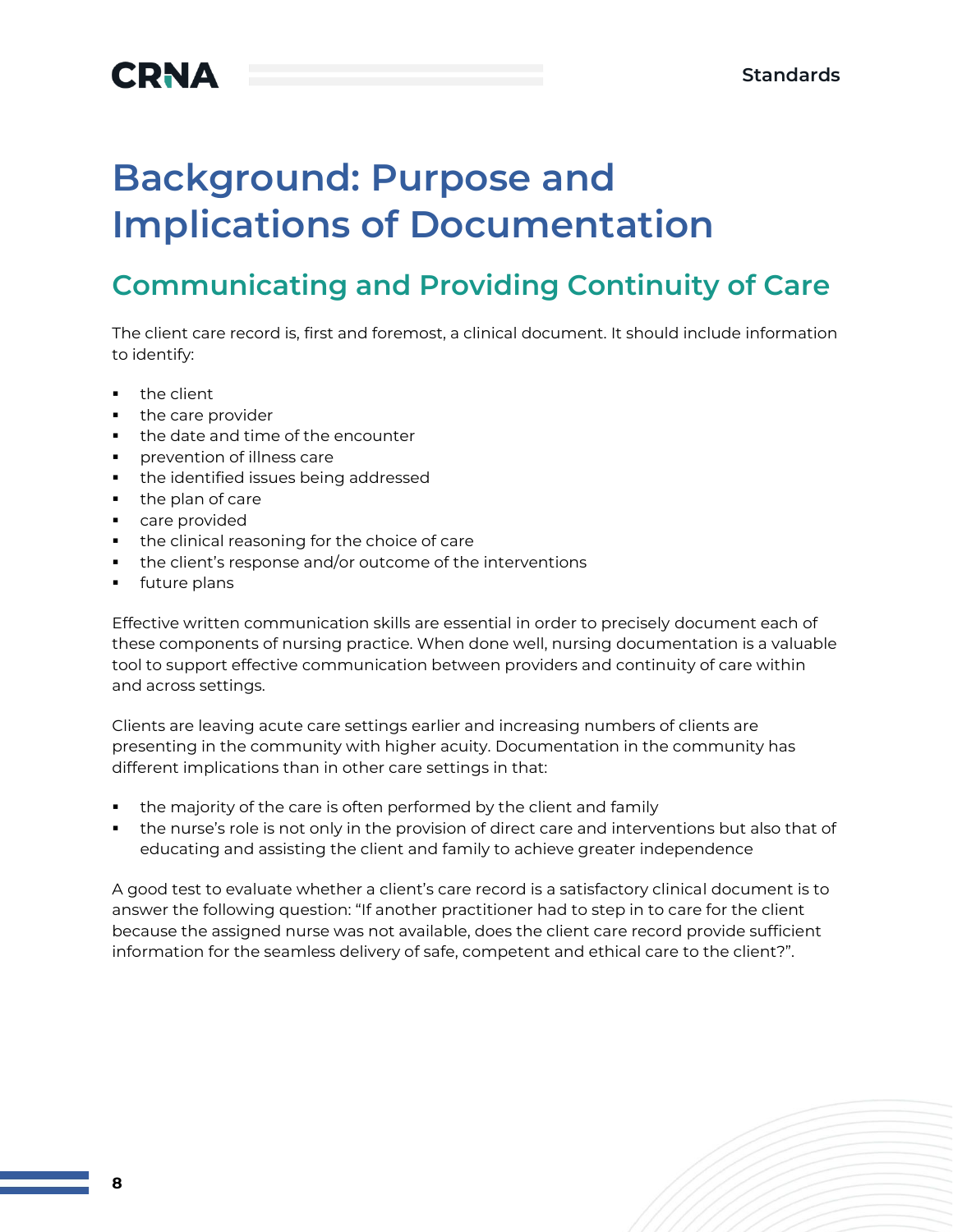## **CRNA**

### **Accountability**

Nurses are responsible for their own nursing practice, and documentation is a part of that responsibility. Documentation should serve as a record of the critical inquiry and judgment used to describe events, interventions, or discussions with clients. Comprehensive and accurate documentation provides a record of astute nursing insights, reflects the quality of nursing care, and provides a client care record of the professional and personal support that nurses provide every day to clients and their families. Complete, accurate and thorough nursing documentation provides evidence that the regulated member has met the requirements expected in the role in a particular practice setting. The nurse is creating a permanent client care record every time documentation is done.

### **Legal Implications of Documentation**

The client care record is an important legal document. It provides information that shows care has been provided, and it can be used to resolve questions or concerns about accountability and the provision of care. Documentation provides a chronological record of the many events involving a client from admission to a health care service until discharge and may be used to refresh the nurse's memory if the nurse is required to give evidence in court. It is very common for the courts to use clinical documents to reconstruct events, establish times and dates, and resolve conflict in testimony.

A lawyer representing a nurse will rely heavily on available documentation to establish that the care provided by the nurse was reasonable and prudent in the circumstances. Conversely, the patient's lawyer may use the same documentation to try and show that the nurse failed to meet the standard of care of a reasonable and prudent nurse (CNPS, 2007).

Quality documentation provides specific information (who, what, when, where, how and why) about the actual care the nurse provided and a record of the client's response to that care. It assists others in confirming that the nurse's care was competent and safe, met acceptable standards and procedures, was provided in a timely manner, and was consistent with organizational policies. When determining what specific kind of information should be included within a client care record, applicable legislation or regulation and facility policy should be consulted.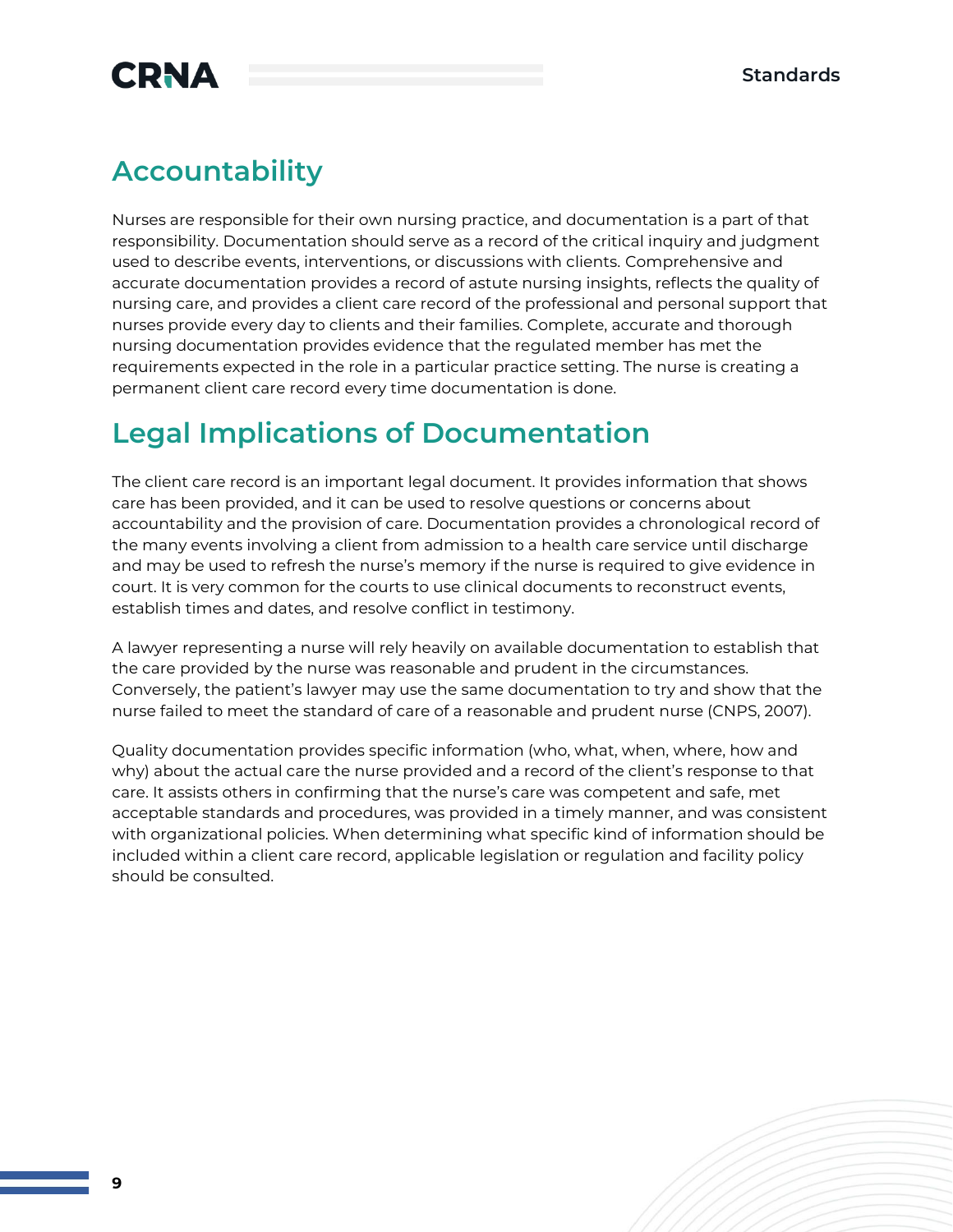

### **Quality Improvement and Risk Management**

The health information contained in the client care record is often a tool used within quality improvement processes to evaluate services provided and outcomes achieved. Accreditation Canada (formerly Canadian Council of Health Services Accreditation) sets standards for client documentation, which must be met by health service organizations as part of their accreditation process (CCHSA, 2001). Comprehensive, accurate documentation provides a sound basis for appropriate measurement of the quality of care and facilitates the evaluation of the client's progress toward preferred outcomes.

A risk-management program is a system to identify, assess and reduce risks to clients, visitors, staff and organizational assets. Good risk-management practice requires clear documentation, as client-care records are used for audits and ongoing risk management analysis (CRNNS, 2005). "The nurses' notes are risk-management and quality assurance tools for the employer and the individual nurse" (Potter et al., 2009). Quality documentation is ultimately good risk management for the client receiving care, for the staff providing the care, and for the organization.

#### **Facilitating Evidence-Informed Practice and Clinical Decision Support**

Evidence-informed practice is supported and informed by research findings, as well as by the depth and breadth of knowledge and experience of registered nurses. The client care record can be an important source of data for nursing and health research and, for this purpose, accurate and thorough documentation is essential. The documentation by the regulated member provides a rich source of information related to nursing interventions and evaluation of client outcomes.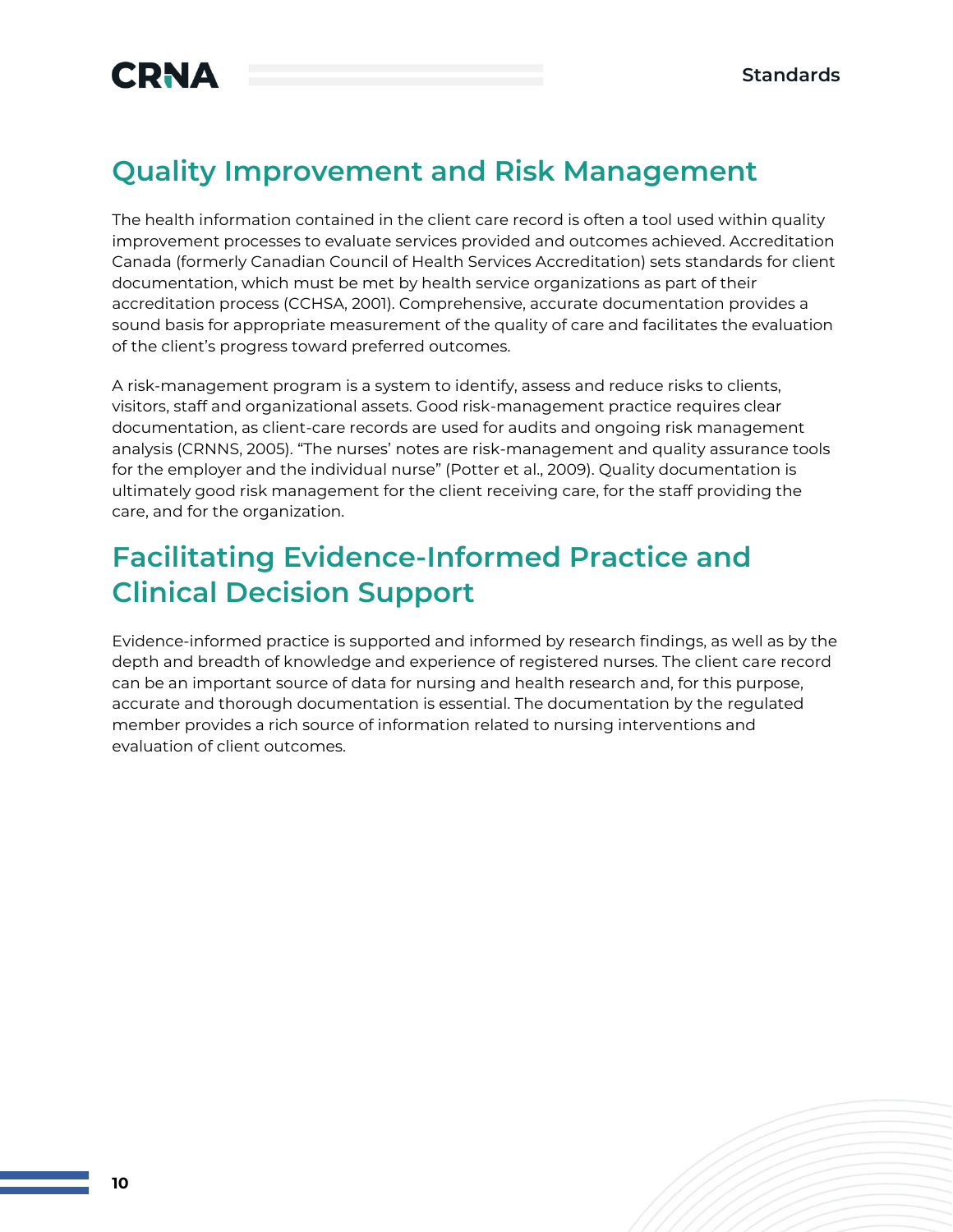### **CRNA**

## **Glossary**

**ADVERSE OUTCOME** – Refers to a deterioration of the client's condition that is unexpected, based on the plan of care.

**CLIENT** – Refer to patients, residents, families, groups, communities, and populations.

**CONTEMPORANEOUSLY** – The completion of the client-care record notes at the time of the event or as close to it as prudently possible. Enhances the credibility and accuracy of clientcare records.

**DOCUMENTATION** – Any written or electronically generated information about a client that describes client status or the care or services provided to that client.

**ENCOUNTER** – A client's interaction with the health system and the nurse, related to a particular occurrence.

**NURSES** – All regulated members of the College and Association of Registered Nurses of Alberta (CARNA) including: registered nurses (RNs), graduate nurses (GNs), certified graduate nurses (CGNs), nurse practitioners (NPs) and graduate nurse practitioners (GNPs).

**STANDARD** – An authoritative statement that describes the required behavior of every nurse and is used to evaluate individual performance.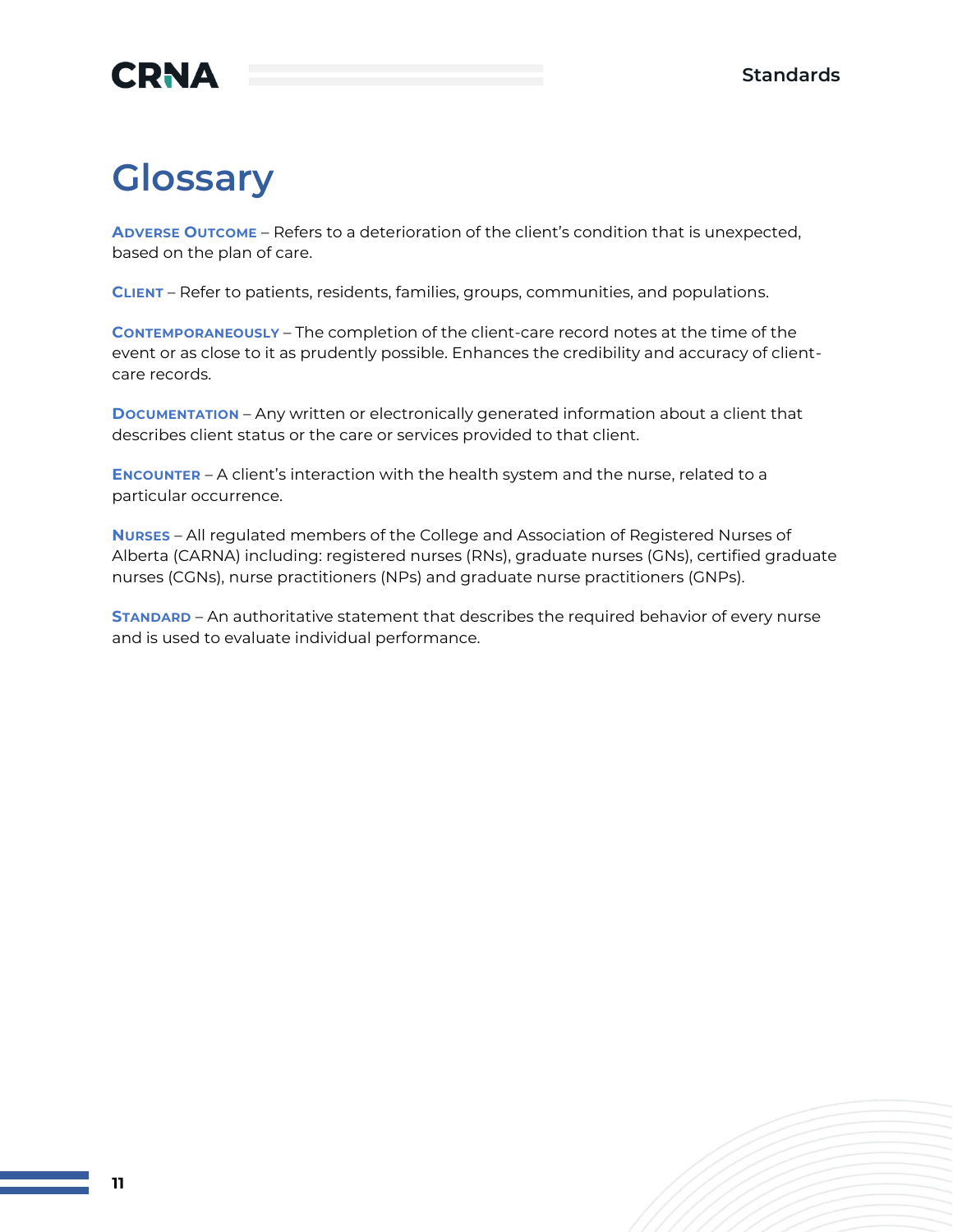

## **References**

Canadian Council of Health Services Accreditation. (2001). *CCHSA provides the Romanow commission with recommendation on Canada's current health care system*. Retrieved June 12, 2012 from *[http://www.accreditation.ca/en/news.aspx?id=200&terms=standards.](http://www.accreditation.ca/en/news.aspx?id=200&terms=standards)*

- Canadian Health Information Association. (2008). *Guidelines for the protection of health information*. Ottawa, ON: Author.
- Canadian Nurses Association. (2008). *Code of ethics for registered nurses.* Ottawa, ON: Author.
- Canadian Nurses Protective Society. (2007). *Quality documentation: Your best defense*. Ottawa, ON: Author.
- College and Association of Registered Nurses of Alberta. (2007). *Medication administration: Guidelines for registered nurses.* Edmonton, AB: Author.
- College and Association of Registered Nurses of Alberta. (2011a). *Privacy and management of health information: Standards for CARNA's regulated members*. Edmonton, AB: Author.
- College and Association of Registered Nurses of Alberta. (2011b). *Nurse practitioner (NP) competencies*. Edmonton, AB: Author.
- College and Association of Registered Nurses of Alberta. (2013). *Practice standards for regulated members.* Edmonton, AB: Author.
- College of Registered Nurses of Nova Scotia. (2005). *Documentation guidelines for registered nurses*. Halifax, NS: Author.
- Potter, P. A., Perry, A. G., Ross-Kerr, J. C., & Wood, M. J. (Eds.). (2009). *Canadian fundamentals of nursing* (4th ed.). Toronto, ON: Harcourt Canada.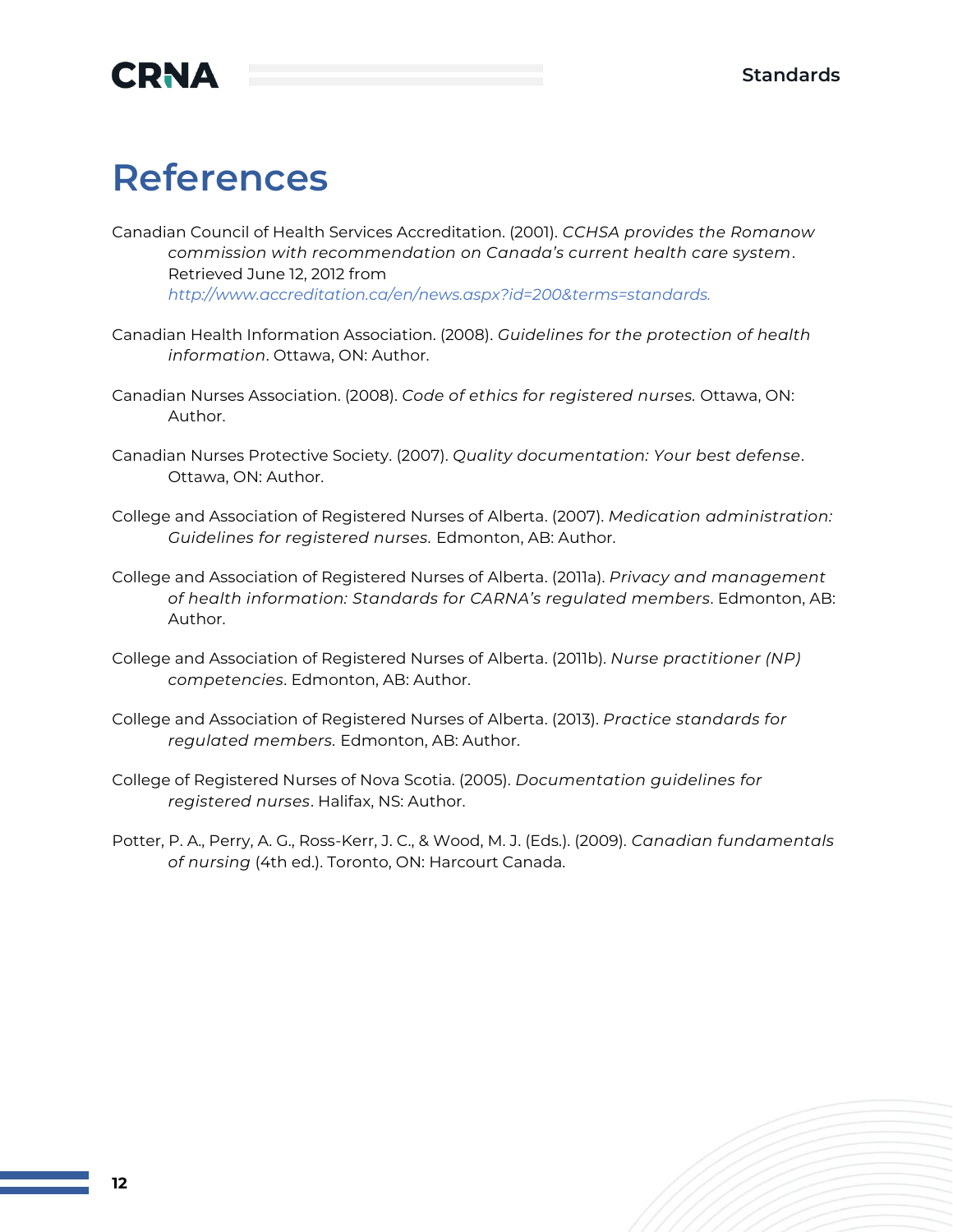# **Appendix 1: Other Standards Documents Published by CARNA**

CARNA has other specific standards to provide direction to nurses in addition to the *Documentation Standards for Regulated Members* (2013). These include:

- *Complementary and/or Alternative Therapy and Natural Health Products: Standards for Registered Nurses* (2011)
- *Registered Nurses with a Blood-Borne Virus Infection: Standards for Reporting and Guidance for Prevention of Transmission of Infection* (2008)
- *Practice Standards for Regulated Members* (2013)
- *Privacy and Management of Health Information: Standards for CARNA's Regulated members* (2011)
- *Health Professions Act: Standards for Registered Nurses in the Performance of Restricted Activities* (2005)
- *Decision-Making Standards for Nurses in the Supervision of Health Care Aides* CARNA, CRPNA, CLPNA (2010)
- **Example 1** Standards for Supervision of Nursing Students and Undergraduate Nursing *Employees Providing Client Care* (2005)
- *Standard for the Use of the Title "Specialist" in Registered Nurse Practice* (2006)

Current versions of all CARNA standards are available from the CARNA website at: *[www.nurses.ab.ca](http://www.nurses.ab.ca/)*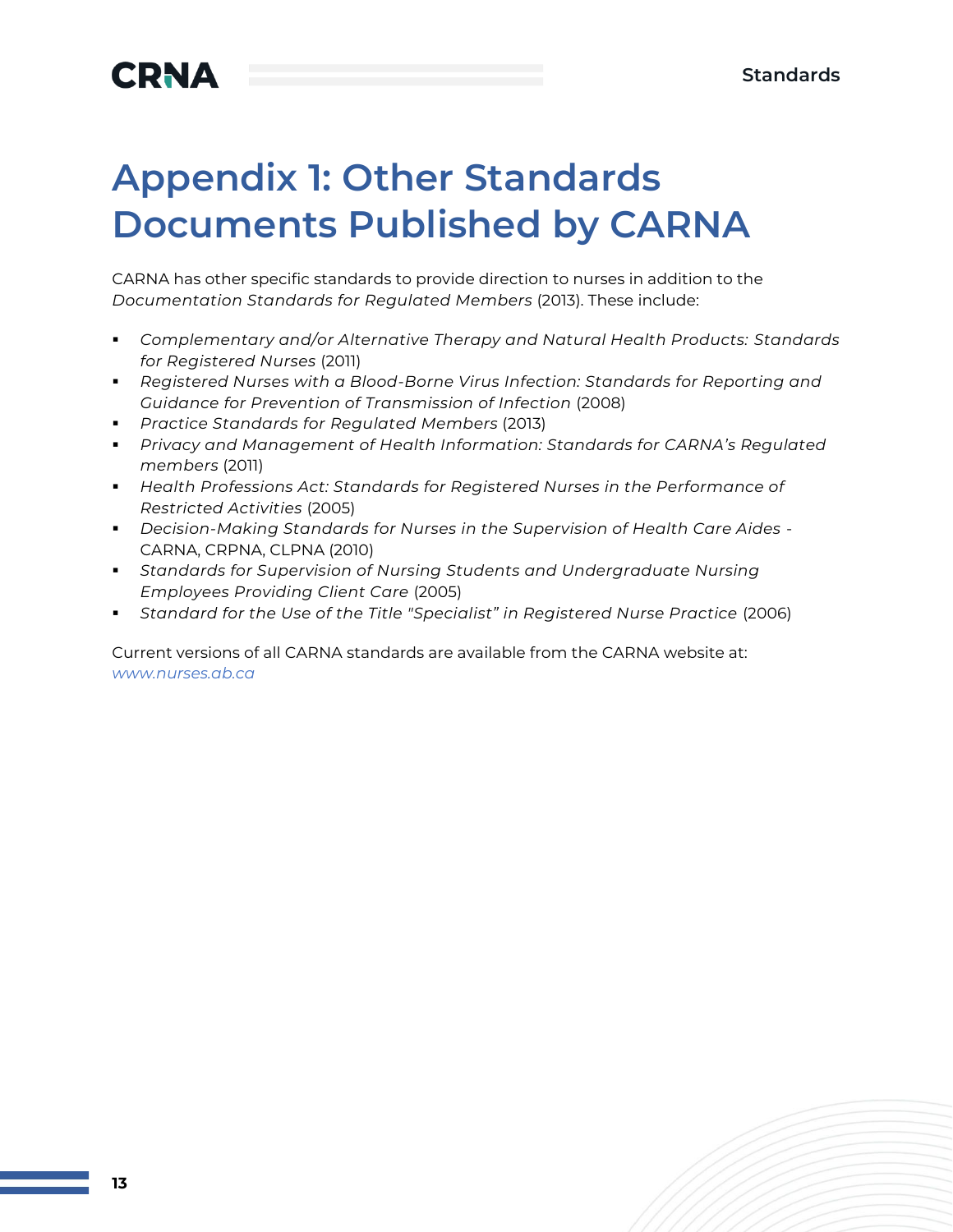

## **Appendix 2: Legislation - Nursing Documentation**

The following legislation has an effect on nursing documentation and was in force at the time of printing. The list is not exhaustive.

#### **Federal**

*Access to Information Act*

*[\(http://laws-lois.justice.gc.ca/eng/acts/A-1/\)](http://laws-lois.justice.gc.ca/eng/acts/A-1/)*

*Controlled Drugs and Substances Act*

*(*<http://laws-lois.justice.gc.ca/eng/acts/C-38.8/>*)*

*(Personal Information Protection and Electronic Documents Act*

*[\(http://laws-lois.justice.gc.ca/eng/acts/P-8.6/\)](http://laws-lois.justice.gc.ca/eng/acts/P-8.6/)*

*Privacy Act* 

*[\(http://laws-lois.justice.gc.ca/eng/acts/P-21/index.html\)](http://laws-lois.justice.gc.ca/eng/acts/P-21/index.html)*

### **Provincial**

*Health Information Act* 

*[\(http://www.qp.alberta.ca/574.cfm?page=H05.cfm&leg\\_type=Acts&isbncln=9780779724](http://www.qp.alberta.ca/574.cfm?page=H05.cfm&leg_type=Acts&isbncln=9780779724) 758)*

*Freedom of Information and Protection of Privacy Act*

*[\(http://foip.gov.ab.ca/legislation/act/index.cfm\)](http://foip.gov.ab.ca/legislation/act/index.cfm)*

*Mental Health Act* 

*[\(http://www.qp.alberta.ca/574.cfm?page=M13.cfm&leg\\_type=Acts&isbncln=](http://www.qp.alberta.ca/574.cfm?page=M13.cfm&leg_type=Acts&isbncln=) 0779748727)*

*Occupational Health and Safety Act*

*[\(http://www.qp.gov.ab.ca/documents/acts/O02.cfm\)](http://www.qp.gov.ab.ca/documents/acts/O02.cfm)*